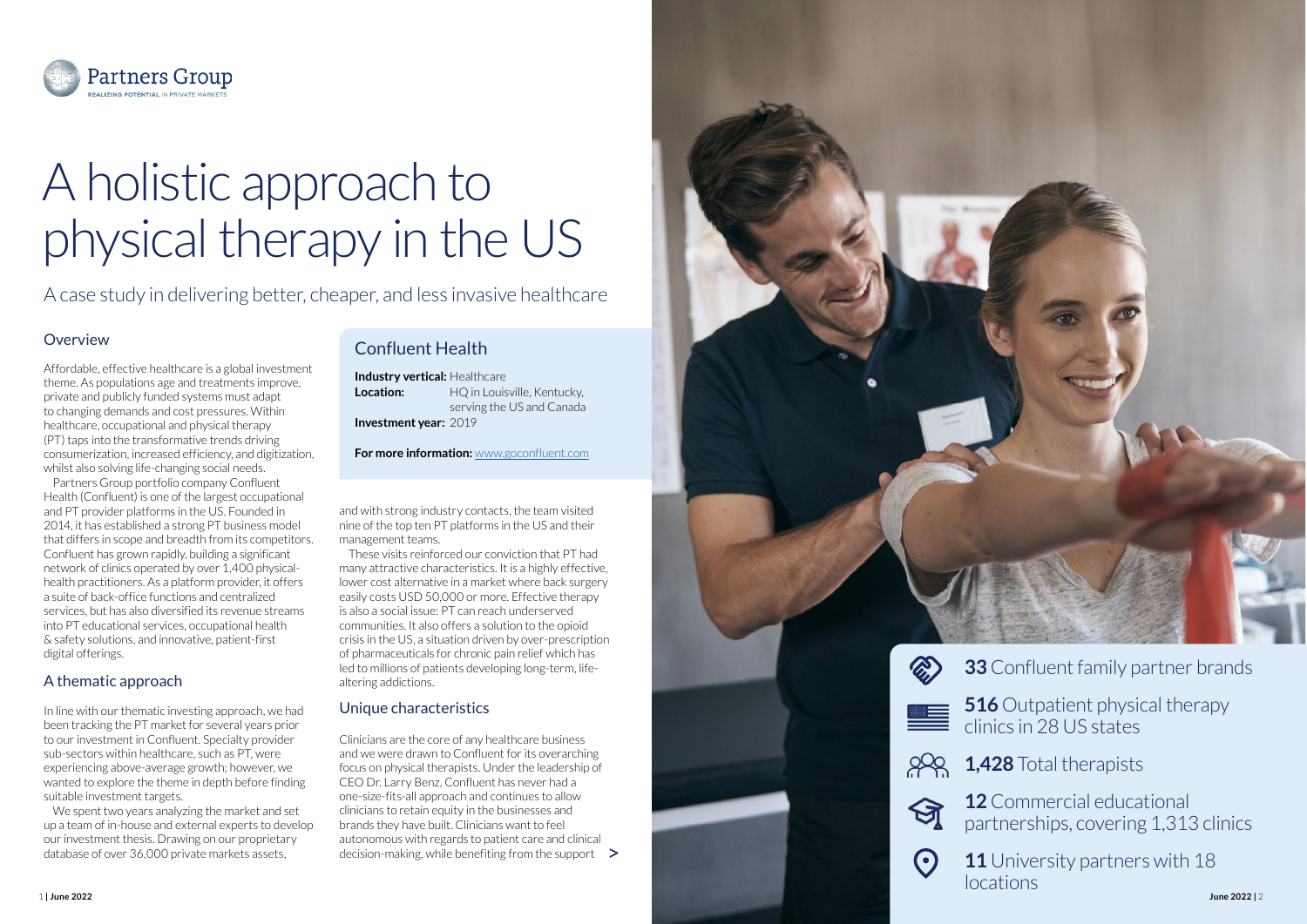#### The next generation

The US PT industry suffers from a 20% shortfall of new graduates. Another area of our value creation plan has therefore been partnering with universities to develop a talent pipeline by offering whitelabeled, two-year hybrid training programs through Confluent's education services division, Evidence in Motion. Thanks to these programs, clinicians can take their training to the next level through residencies, fellowships, and certifications that provide highquality, post-professional education.

Today, Evidence in Motion trains clinicians within the Confluent family and across other platforms, as "Clinical research shows that, in many cases, physical therapy allows patients to avoid surgery, is less risky and offers higher quality outcomes, as well as being a lower cost burden on the broader healthcare system."

#### **Piotr Biezychudek**

**Member of Management, Private Equity Health & Life, Partners Group**

"Confluent is an innovator and first-mover in the hybrid model for musculoskeletal care. It will help lead the next generation of physical therapy care."

**Bill Winkenwerder** Lead Operating Director, Confluent Health



 $\triangleright$  the central services team at Confluent provides.

Following our investment, we immersed ourselves in the partnership and established our entrepreneurial governance model. Given our extensive thematic work prior to our investment, we were able to appoint high-quality Operating Directors to the Confluent board early on. As a Board, we sought to 'listen and learn' through initiatives such as visits to Confluent's local markets to meet key leaders and the establishment of Advisory Boards at Confluent's different divisions to develop a deeper understanding of their business models. A member of our Investment Team even took on a temporary executive operating role within one of the divisions to assist in creating and executing on its strategic vision.

With strong governance in place, we were well equipped to execute our value creation plan together with Confluent's management team. The plan aims to grow volumes and manage Confluent's brands and margins more effectively. We are also focusing on growing Confluent's scale through a combination of platform and tuck-in acquisitions, as well as developing new locations in established regions.

Targeting underserved local markets and partnering with established practices has worked well for Confluent and we have continued to build and enhance the infrastructure to support this growth. For example, a key value creation initiative we introduced involved setting up a dedicated real estate team that works in concert with regional clinicians and operators. The team uses data tools to better target new locations, practitioners, and practices that are ripe for expansion. This has added an additional layer of sophistication, efficiency, and speed to Confluent's approach to new openings.

We have also established a business development team to identify and acquire practice owners looking for partners. As such, Confluent has added more than 300 locations through acquisitions and quadrupled the number of new openings each year since our investment.

### Building on success

### Digital and cost-effective

The entrepreneurial governance and diverse, innovative PT platform we have worked with Dr. Larry Benz and Confluent's management team to establish is already delivering strong returns. EBITDA was just under USD 40 million at the time of our investment in 2019 and has recently risen to over USD 100 million. This investment has also reinforced our conviction in our thematic investing approach. Today, nearly 80% of our investments follow a thematic approach, based on careful analysis of transformative trends, before individual assets are assessed.

When it comes to digitization and consumerization, Confluent is ahead of its peers. Some may think that digital-only is the way forward, with apps, videos and online programs replacing in-person intervention. We are not convinced. Several conditions cannot be treated properly without in-person PT. Online-only patients often do their exercises incorrectly and give up when their pain is not relieved.

An omnichannel approach is more sustainable and delivers stronger outcomes for all, particularly patients, who take on lower costs and experience better pain management. Confluent is in various

well as independent clinicians who want to boost their specialization in areas such as pediatrics, women's health, and sports health. It is also developing a telehealth certification program. Investing in training pays dividends: retention is higher, the workforce earns more, and patients get better care.

Confluent takes a similar strategic approach to its occupational health services for corporate clients. Confluent's Fit for Work subsidiary tailors occupational health services for clients of all sizes, including some of the largest supermarket chains in the US. It trains employees to work without risk of injury, which reduces accident rates. Workers that do suffer injury can get referred to a Confluent PT clinic.

In addition, Confluent operates PTPN, a specialty network of rehabilitation therapists in private practice. The network provides members with several key benefits, including improved payor contracting and network management that directs patients to the highest quality care.

> stages of developing a digital front door, online chat and scheduling capabilities, and virtual therapy.

Confluent has also invested in BehaVR, a digital therapeutics company which uses virtual reality and evidence-based understandings of chronic pain to help pain sufferers disassociate their brains from pain. Wearable, web-connected devices used under the direction of therapists may be another promising area of investment for the company.